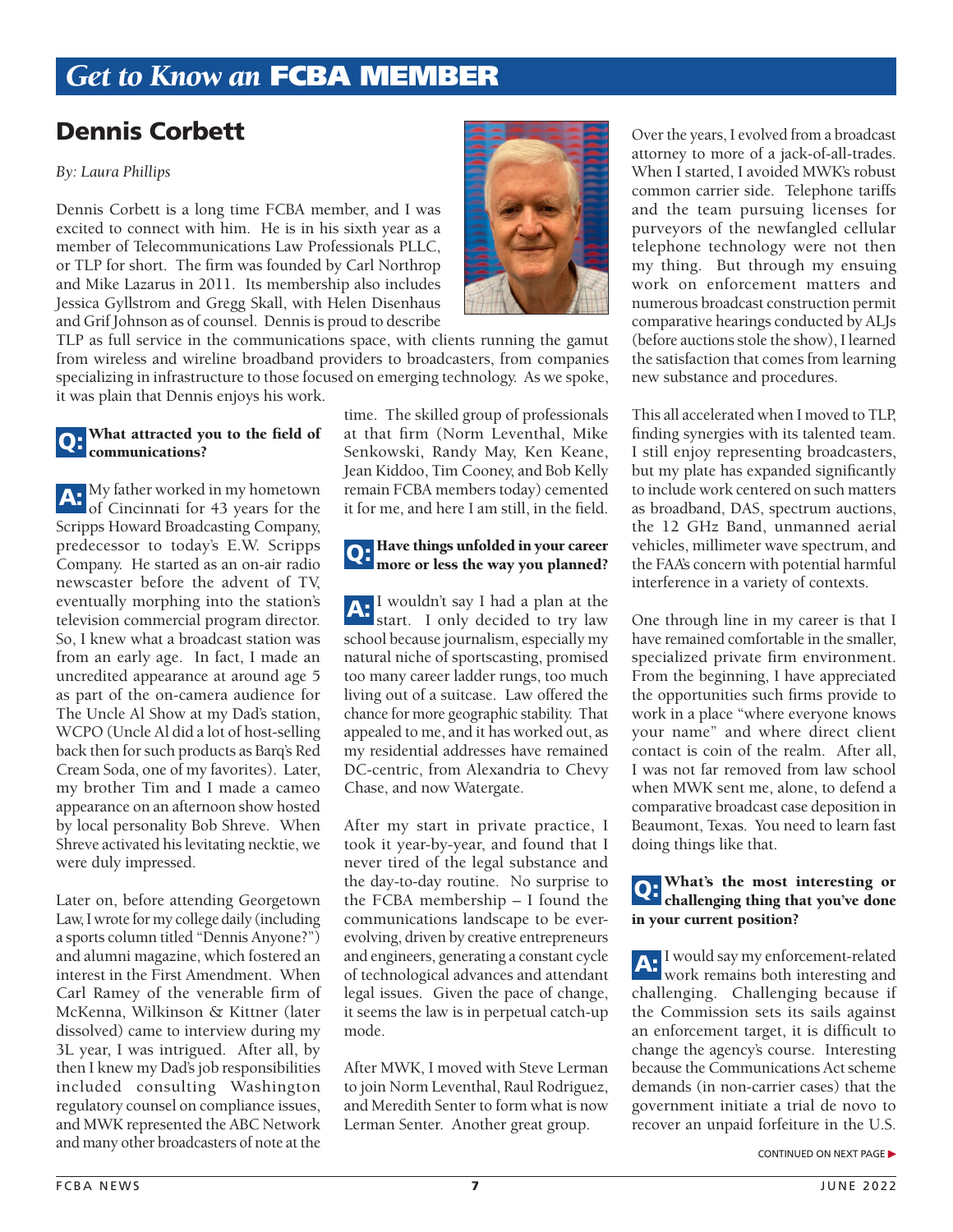# *Get to Know an* FCBA MEMBER

#### DENNIS CORBERT CONTINUED FROM PAGE 7

District Court where the target's principal place of business is located, a very different procedural pathway than a Section 402(a) petition or 402(b) appeal filed with a Circuit Court, where the government enjoys *Chevron* deference.

These current endeavors come against the background of the extensive work Steve Lerman and I did in the 80s and 90s defending, among others, Howard Stern's employer against FCC enforcement proceedings generated by indecency complaints that were common in that golden age of broadcast shock jocks. Let's just say that FCC Commissioners were not amused by Howard. But he had a talent for dancing around the vague indecency zone (I refuse to call it a well-defined "line") through obliqueness, innuendo, and double entendre that gave us plenty of ammunition with which to fight back.

### Q: Is there something interesting<br>or someone who surprised or impressed you during your career and why?

A: Throughout my career, I've been impressed by those in our membership who are able to address complicated fact patterns and issues in a simplified manner that is easy to understand. This talent manifests itself in both pleadings and oral advocacy. I can remember sitting in a D.C. Circuit courtroom as a young associate listening to an oral argument presented by a veteran lawyer, Roger Wollenberg (whom research reveals to be a former FCBA President), of the firm then known as Wilmer, Cutler & Pickering. I had read the briefs, but left the Court with a markedly enhanced understanding of the issues after listening. Roger had that knack of distilling things down to their essence.

I've observed this ability in others over time; I won't presume to try to cite them here, a fool's errand and a sure way to alienate those not named. But you know who you are.

## Q: What do you enjoy reading?

A: Periodicals. I discuss selected articles from *The New Yorker* monthly with a varied group at Watergate.

Short stories. When my better half Cheryl and I are at the Chautauqua Institution in western New York for several weeks in the summer, I discuss short story selections in a Saturday morning "class." It's amazing to discover how many different ways there are to interpret the same text.

Artist biographies, currently *Jackson Pollock* by Steven Naifeh and Gregory White Smith.

Random things like *Zen and the Art of Motorcycle Maintenance*. I had avoided it for years, as motorcycle maintenance is far from my wheelhouse. But that book is about so much more.

### Q: Can you share perspective on the pitfalls to avoid or other career advice for those who are just getting started in the communications field?

A: Take the time to understand<br>whatever work project you are given and be sure you can explain/stand behind every component of your results. Both of these require that you be willing to ask questions without concern for appearances.

Don't be afraid to change your work address if your gut tells you it will advance your development and/or help you meet your goals. It's your life we're talking about, no one else's.

## Q: What's something interesting about<br>you people are not generally aware of that you're willing to share?

A: I collect art. I started in earnest<br>buying realistic pieces I would inspect in person at a local auction house, Sloans & Kenyon in Bethesda. They were primarily drawn from the massive personal art estate of Phil Desind, a Bethesda gallerist whom I knew. I found I could purchase high quality works for

a fraction of what Phil would have sold them for at his gallery.

From there, I migrated to mostly abstract work available via the Internet, where I participated (still do) in online auctions. Most people would not consider buying artwork they have not seen in person. I'm way around that bend in the collecting road. Virtually every time, if I like a work in the form of a digital image, it's better when I see it in person. One note of caution: Like our clients when they negotiate potential business deals, you have to be cost-disciplined and willing to walk away. Auction prices can get irrational when at least two bidders really, really want the same thing (a phenomenon with obvious potential application to spectrum auctions).

I particularly appreciate work that melds realism and abstraction (for a classic example, Google "Arthur Dove" images) and American abstract expressionism of the mid-20th Century (Pollock, Mark Rothko, Willem de Kooning, Franz Kline, Philip Guston, etc.). One fascinating aspect of the latter group's work to me is how their images, created not long after the end of World War II and the deployment of nuclear weapons, "blew up" the representational work that had dominated the 1930s into any number of abstract images, from Pollock's allover drip paintings to Adolph Gottlieb's so-called "burst" works, to many other formulations of many other artists. From the collector perspective, I find it of great interest that many of these now highly regarded, prolific artists could not sell their work when they first made it. It was too different, too challenging. But immediate popular reactions are not the ultimate test. I find that great art rewards repeated viewing; lesser work tends to disappear over time.

# Q: How has your life changed as a result of COVID-19?

A: With no epidemiologists in my immediate circle, I had no conception that the severe restrictions of the last two

CONTINUED ON NEXT PAGE